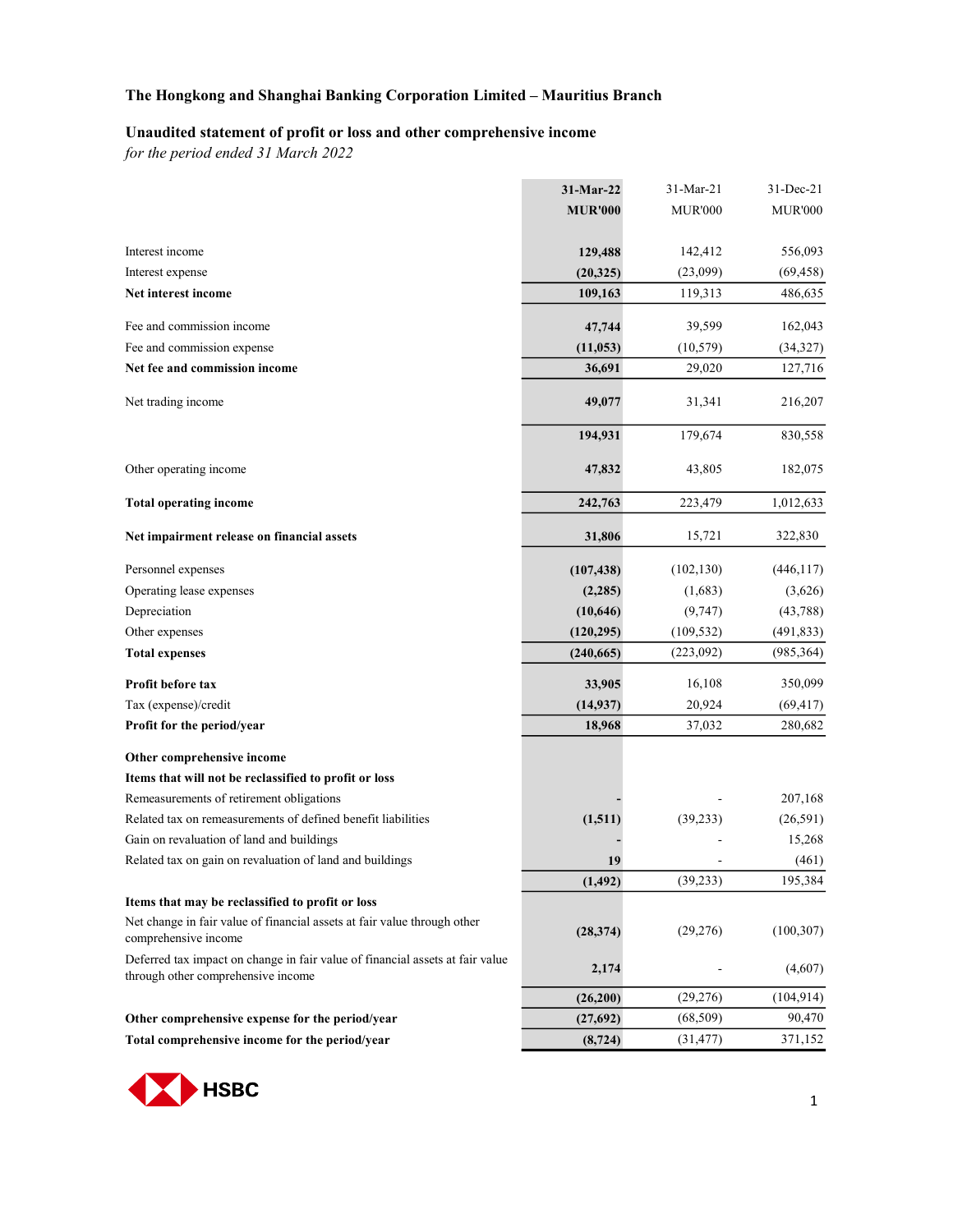## Unaudited statement of financial position

as at 31 March 2022

|                                                                           | $31-Mar-22$    | 31-Mar-21      | 31-Dec-21      |
|---------------------------------------------------------------------------|----------------|----------------|----------------|
| <b>ASSETS</b>                                                             | <b>MUR'000</b> | <b>MUR'000</b> | <b>MUR'000</b> |
| Cash and cash equivalents                                                 | 6,548,240      | 5,047,584      | 6,643,354      |
| Trading assets                                                            | 10,780         | 1,409          | 11,992         |
| Loans and advances to banks                                               | 279,001        | 476,002        | 378,631        |
| Loans and advances to customers                                           | 10,996,397     | 10,578,565     | 10,808,135     |
| Investment securities at fair value through other<br>comprehensive income | 10,803,930     | 8,361,619      | 10,600,515     |
| Investment securities at amortised cost                                   | 148,162        |                | 148,173        |
| Other assets                                                              | 3,060,890      | 2,109,385      | 3,163,913      |
| Intangible assets                                                         | 3,220          |                | 3,392          |
| Property, plant and equipment                                             | 338,826        | 455,310        | 345,243        |
| Deferred tax assets                                                       | 55,241         | 99,303         | 56,239         |
| <b>Total assets</b>                                                       | 32,244,687     | 27,129,177     | 32,159,587     |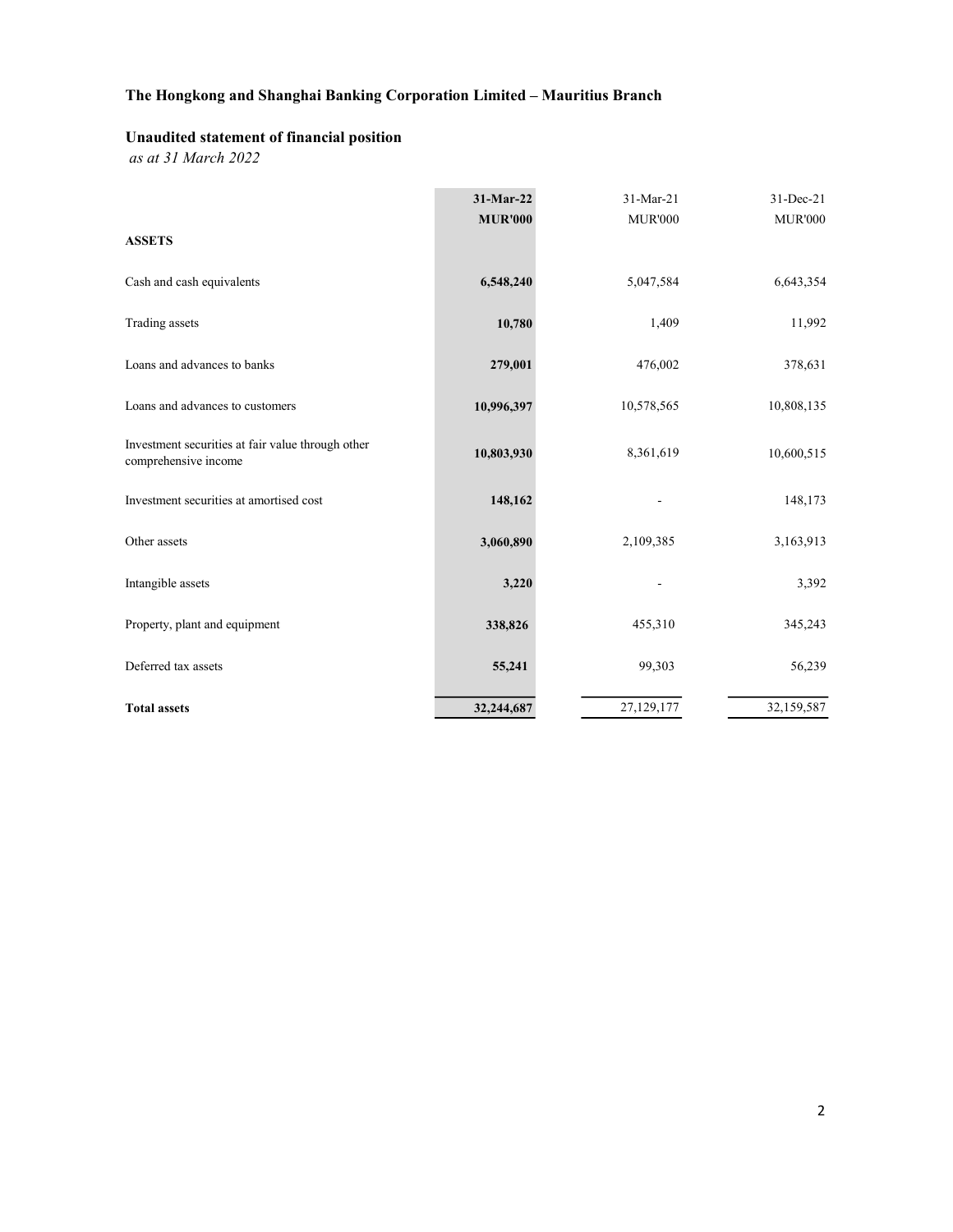#### Unaudited statement of financial position (continued)

as at 31 March 2022

|                                                                                              | 31-Mar-22      | 31-Mar-21      | 31-Dec-21      |
|----------------------------------------------------------------------------------------------|----------------|----------------|----------------|
|                                                                                              | <b>MUR'000</b> | <b>MUR'000</b> | <b>MUR'000</b> |
| <b>LIABILITIES</b>                                                                           |                |                |                |
| Deposits from banks                                                                          | 885,044        | 684,738        | 1,177,285      |
| Deposits from customers                                                                      | 26,177,701     | 23,168,783     | 25,814,918     |
| <b>Trading liabilities</b>                                                                   | 197            | 665            | 1,089          |
| Other borrowed funds                                                                         | 1,189,060      | 13,274         | 1,083,503      |
| Current tax liabilities                                                                      | 65,259         | 10,927         | 52,002         |
| Other liabilities                                                                            | 1,277,035      | 987,062        | 1,372,155      |
| <b>Total liabilities</b>                                                                     | 29,594,296     | 24,865,449     | 29,500,952     |
| <b>Shareholder's funds</b>                                                                   |                |                |                |
| Assigned capital                                                                             | 794,150        | 804,875        | 794,150        |
| Retained earnings                                                                            | 1,167,675      | 738,713        | 1,172,632      |
| Other reserves                                                                               | 688,566        | 720,140        | 691,853        |
| <b>Total shareholder's funds</b>                                                             | 2,650,391      | 2,263,728      | 2,658,635      |
| Total liabilities and shareholder's funds                                                    | 32,244,687     | 27,129,177     | 32,159,587     |
| <b>CONTINGENT LIABILITIES</b>                                                                |                |                |                |
| Guarantees, letters of credit, endorsements and other<br>obligations on account of customers | 3,870,495      | 3,566,539      | 3,634,641      |
| Undrawn commitments                                                                          | 8,240,155      | 9,246,014      | 8,574,018      |

Approved on 12 May 2021

**Bonnie Yi Jing Qiu Rajiv Gopaul**<br>
Chief Executive Officer<br>
Head of Finance Chief Executive Officer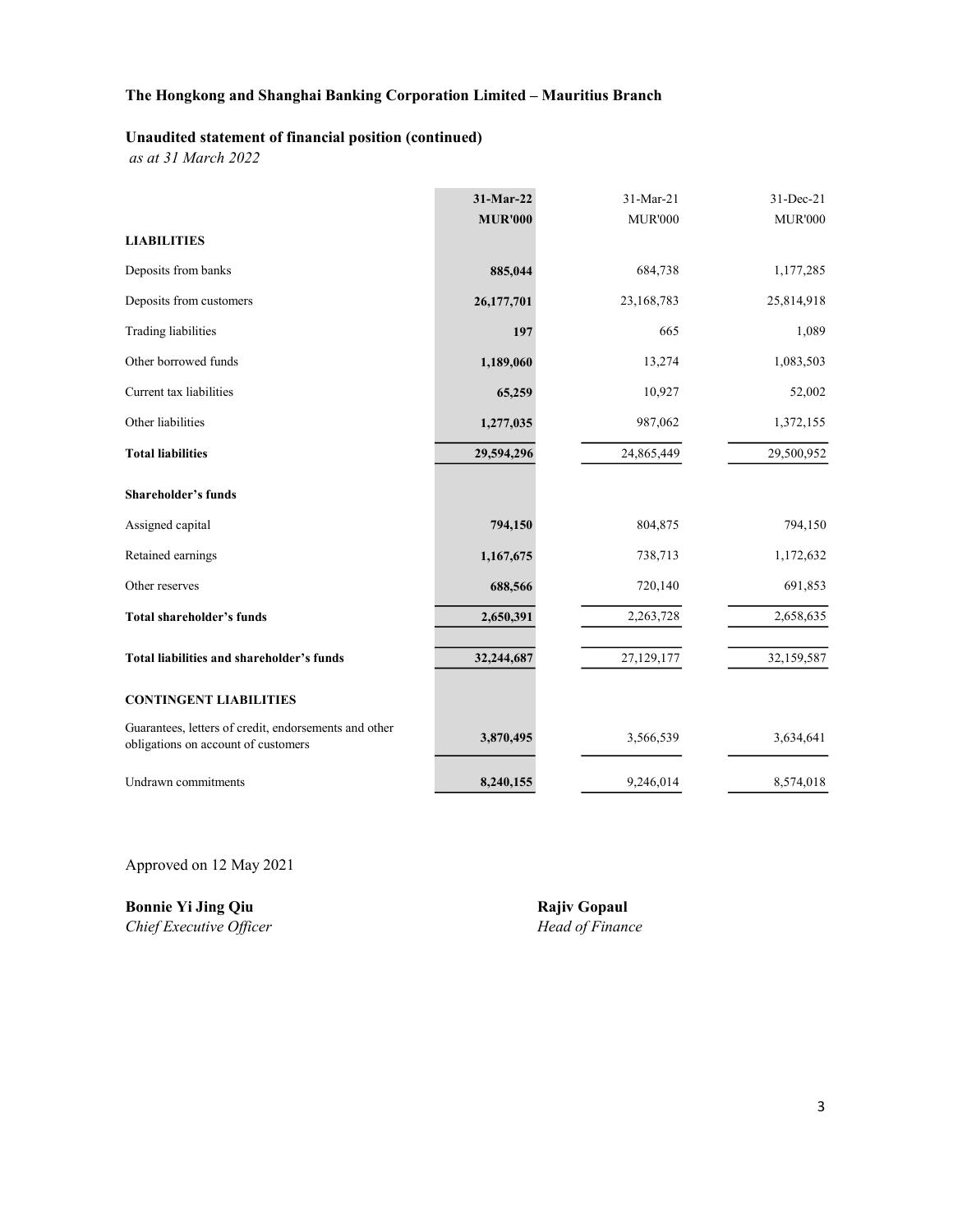### Unaudited statement of cash flows

for the period ended 31 March 2022

|                                                                                                         | 31-Mar-22      | 31-Mar-21      | 31-Dec-21      |
|---------------------------------------------------------------------------------------------------------|----------------|----------------|----------------|
|                                                                                                         | <b>MUR'000</b> | <b>MUR'000</b> | <b>MUR'000</b> |
| <b>Cash flows from operating activities</b>                                                             |                |                |                |
| Profit before tax                                                                                       | 33,905         | 16,108         | 350,099        |
| <b>Adjustments for:</b>                                                                                 |                |                |                |
| Depreciation                                                                                            | 10,646         | 9,747          | 43,788         |
| Profit on sale of fixed assets                                                                          |                | (382)          | (197)          |
| Amortisation of intangible assets                                                                       | 172            |                |                |
| Net impairment release on financial assets                                                              | (31, 806)      | (15, 721)      | (322, 830)     |
| Net interest income                                                                                     | (109, 163)     | (119,313)      | (486, 635)     |
| Exchange differences in respect of cash and cash<br>equivalents                                         | (90, 542)      | 90,124         | (378, 778)     |
|                                                                                                         | (186, 788)     | (19, 437)      | (794, 553)     |
| Change in:                                                                                              |                |                |                |
| Other assets                                                                                            | 92,780         | 325,666        | (733, 582)     |
| Other liabilities                                                                                       | (81,528)       | (342, 939)     | 368,443        |
| Trading assets                                                                                          | 1,212          | 4,653          | (5,930)        |
| <b>Trading liabilities</b>                                                                              | (892)          | (2,555)        | (2,131)        |
| Loans and advances to customers                                                                         | (161, 023)     | 3,758,261      | 3,835,670      |
| Loans and advances to banks                                                                             | 99,644         | (211, 869)     | (113, 824)     |
| Deposits from customers                                                                                 | 362,783        | 390,370        | 3,036,505      |
| Deposits from banks                                                                                     | (292, 241)     | (63, 054)      | 429,493        |
| Interest received                                                                                       | 139,732        | 147,226        | 565,655        |
| Interest paid                                                                                           | (13, 340)      | 3,329          | (74,315)       |
| Other borrowed funds                                                                                    | 105,556        | (5,205,308)    | (4, 133, 804)  |
|                                                                                                         | 65,895         | (1,215,657)    | 2,377,627      |
| Tax paid                                                                                                |                |                | 1,372          |
| Net cash from/(used in) operating activities                                                            | 65,895         | (1,215,657)    | 2,378,999      |
| Cash flows from investing activities                                                                    |                |                |                |
| Acquisition of intangible assets                                                                        |                |                | (3,392)        |
| Acquisition of property, plant and equipment<br>Proceeds from disposal of property, plant and equipment | (1,747)        | (92)<br>500    | (9,501)        |
| Purchase of investment securities                                                                       | (2,415,700)    | (1,326,416)    | (7,225,981)    |
| Proceed from sale and maturity of investment securities                                                 | 2,169,500      | 1,260,000      | 4,701,700      |
| Net cash used in investing activities                                                                   | (247, 947)     | (66,008)       | (2, 537, 174)  |
| Cash flows from financing activities                                                                    |                |                |                |
| Principal element of lease payments                                                                     | (3,603)        | (23,905)       | (19,253)       |
| Net cash used in financing activities                                                                   | (3,603)        | (23,905)       | (19,253)       |
| Net change in cash and cash equivalents                                                                 | (185, 656)     | (1,305,570)    | (177, 428)     |
| Cash and cash equivalents at 1 January                                                                  | 6,643,354      | 6,442,004      | 6,442,004      |
| Exchange differences in respect of cash and cash<br>equivalents                                         | 90,542         | (90, 124)      | 378,778        |
| Cash and cash equivalents at end of period/year                                                         | 6,548,240      | 5,046,310      | 6,643,354      |
|                                                                                                         |                |                | 4              |